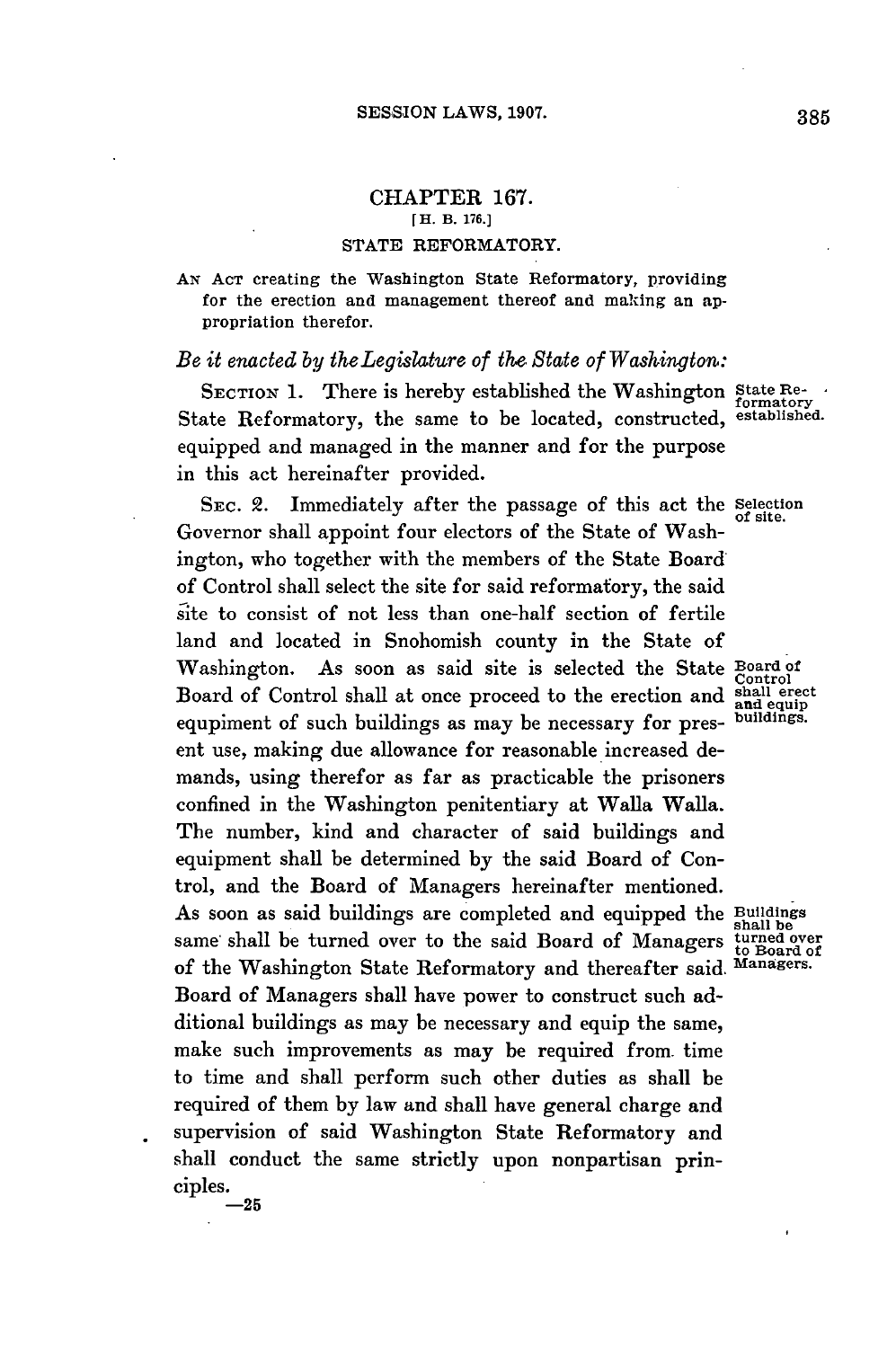SEC. **3.** The government and control of said Washington State Reformatory and of the prisoners sentenced Governor thereto shall be vested in a Board of Managers to consist<br>shall ap-<br>point Board of five members and not more than three members of said shall ap-<br>point Board<br>of Mana-<br>of Mana- of five members, and not more than three members of said <sub>of Mana</sub>. Board at any time shall belong to the same political party,<br>gers. Board at any time shall belong to the same political party, to be appointed by the Governor; one to serve one year, one Terms. two years, one three years, one four years, and one five years, as may be designated **by** the Governor at the time of the appointment; and to be removable **by** the Governor in his discretion; and at the expiration of the term of office of each member of the Board his successor shall be appointed in the same manner and **by** the authority as hereinbefore provided for the term of five years. Whenever a vacancy occurs in the Board of Managers otherwise than **by** the expiration of the term of office of the manager, such vacancy shall be filled **by** appointment **by** the Governor for the unexpired term, **by** and with the consent of the Senate. The members of said Board shall receive no Compen- salary compensation for their services but said Board shall be allowed reasonable traveling and other official, expenses.

Board of **SEC.** 4. Immediately after their appointment as herein to convene. provided the Board of Managers shall convene in the city of Olympia. Three members of the Board shall constitute a quorum for the organization of the Board and for the transaction of all business. The managers shall give so much of their time and attention to the affairs of the reformatory as shall insure the wise, efficient and faithful Annual management thereof, and shall make an annual report thereon to the Governor on or before the 1st day of **Oc**tober of each year. And in said annual report the Board shall give the classification of all prisoners, showing their ages, term of sentence, offense committed, cause of crime, habits, education and industrial training and pursuits, and such other information and recommendations as they may deem best for the information of the Legislature. The Board shall prepare rules for its own government and for Rules. the government of the Washington State Reformatory in accordance with the provisions **of** this act.

sation.

Managers<br>to convene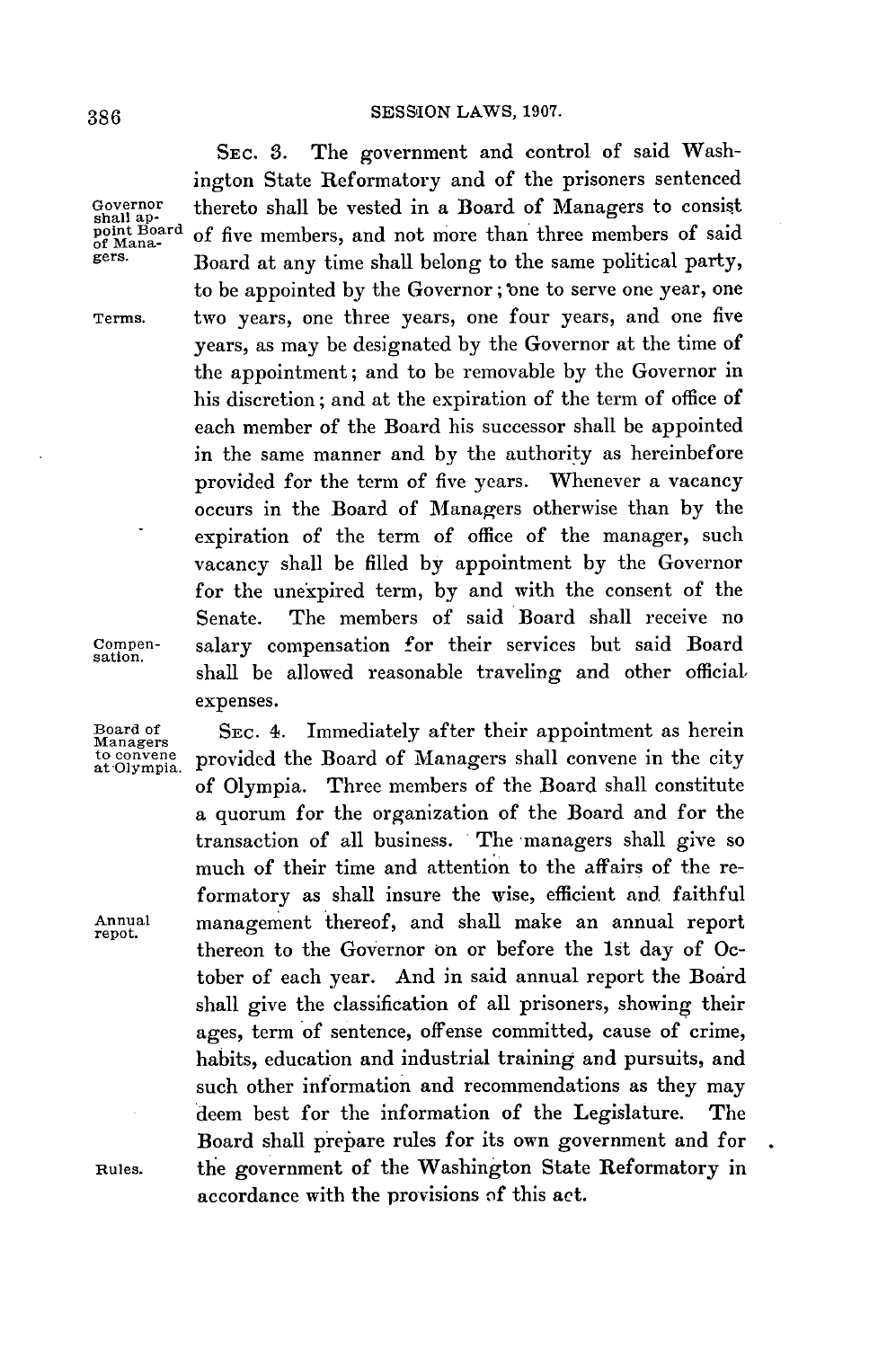SEC. 5. The Board of Managers as soon as they may Appointdeem it necessary shall appoint as superintendent a per- perinson who possesses the ability and qualifications to successfully carry on the industries of the reformatory and who possesses the executive ability essential for the proper management of the officers and other employes under his jurisdiction -and to enforce and maintain proper discipline in every department; said. superintendent shall hold his office during the pleasure of the Board. Any vacancy shall be filled **by** appointment **by** such Board as hereinbefore provided. They shall also appoint a physician and Physician surgeon in chief, and the necessary medical assistants, in-assistants. cluding a druggist and assign to them the necessary office room, and fix the salaries and duties of such officers who shall serve during the pleasure of the Board.

**SEC. 6.** It shall be the duty of the superintendent **by** Employes. and.with the advice and consent of the Board of Managers to appoint such subordinate officers, guards and employes as the number of prisoners or the needs of the institution may from time to time require; said officers, guards and employes shall receive as compensation salaries fixed by the Board of Managers not to exceed those now provided **by** law for similar services **by** officers, guards and employes performing like duties in ithe Washington penitentiary, and all, salaries shall be fixed on or before the 1st day of April each year and no changes shall be made in the salaries to be paid excepting at the time prescribed in this section.

SEC. 7. The superintendent shall receive an annual Salary of Superinsalary to be fixed by the Board of Managers. He shall give bond, with good and sufficient sureties, approved **by** the Governor, in the sum of Ten Thousand **(\$10,000.00)** Bond. Dollars, conditioned upon the faithful performance **-of** duty. The said Board of Managers shall also appoint a chaplain for said Washington State Reformatory, who Chaplain. shall perform -such duties **.as** may be prescribed. **-by** the Board of Managers. He shall receive as compensation for his services a sum to be fixed by the Board of Managers, and shall be -assigned suitable office rooms quarters $\sim$  100  $\sim$ and the state of the  $\mathbb{R}^2$  $\mathcal{L}_{\mathcal{A}}$  , and  $\mathcal{L}_{\mathcal{A}}$  , and  $\mathcal{L}_{\mathcal{A}}$ المتوافق والمتوازن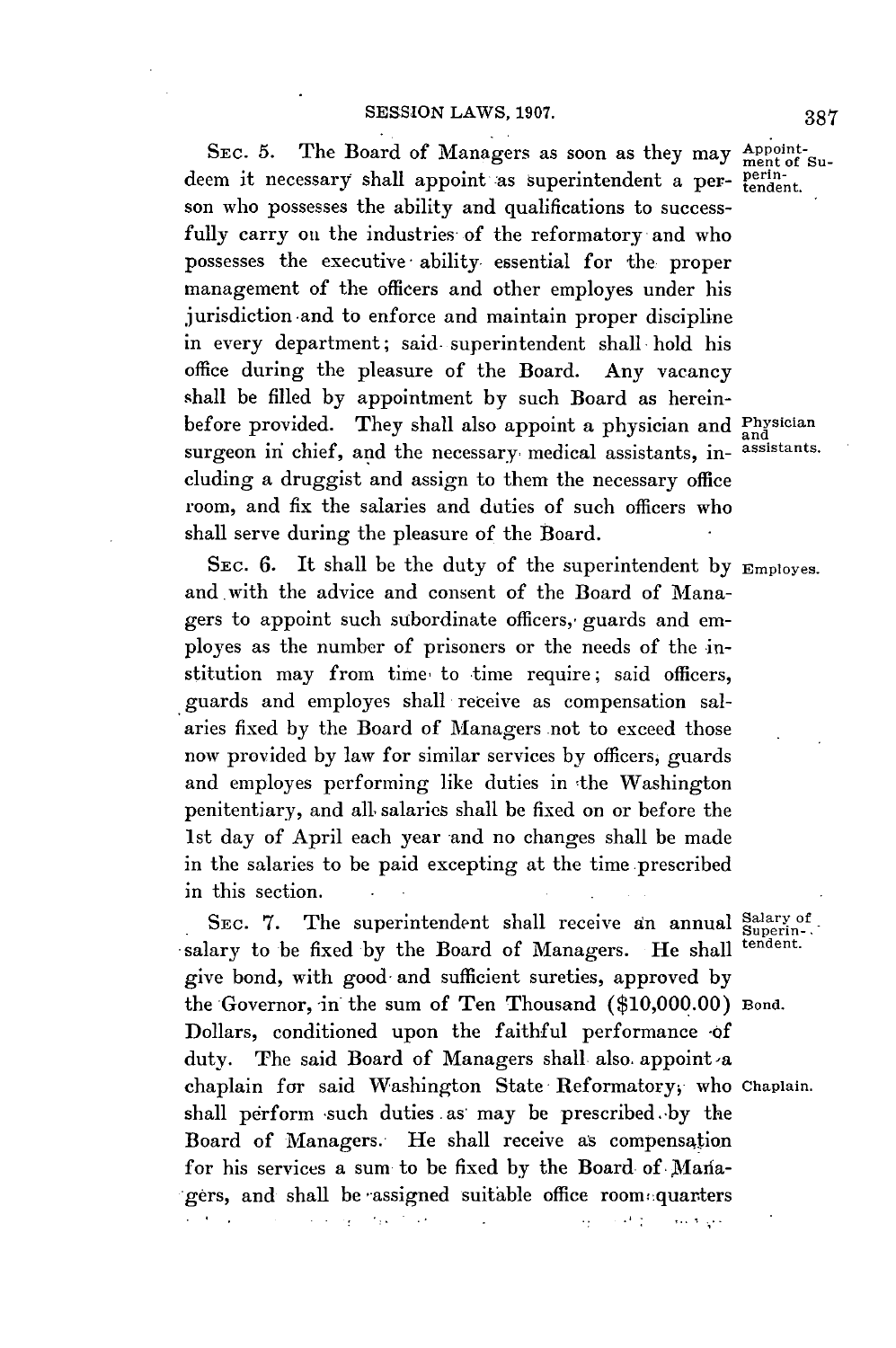in said reformatory, **by** the Board of Managers. He shall devote his entire time to the duties of his office.

Officers SEC. 8. The superintendent, the chaplain, the physi-<br>shall be shall clien and the chief engineer of the reformatory shall be furnished cian and the chief engineer of the reformatory shall be quarters, furnished with quarters, household furniture, board, fuel and lights for themselves and their families; and the Board of Managers may **by** unanimous vote, when in their opinion the institution would be benefited **by** so doing, extend this privilege to any other officer. The word "family" or "families" used in this section shall be construed to mean only the wife and minor children of an officer. Employes shall be furnished with quarters and board for themselves. Labor may SEC. 9. The labor necessary for the construction of<br>be per-<br>formed by buildings and shops and the manufacture of materials formed by buildings and shops and the manufacture of materials therefor, and the enclosure of the grounds of said reformatory as well as such other improvements as in the judgment of the Board of Managers may be required shall be performed by the inmates as far as practicable; and it shall be the duty of the warden of the Washington Penitentiary Transfer of at Walla Walla and the Board of Control to select from<br>
Peniten-<br>
Peniten-<br> **Peniten-**<br> **Control** Peniten-<br>tiary to the number of inmates of said penitentiary, such convicts<br> $Reforma-$  as shall as nearly as may be come within the requirements Reforma- as shall, as nearly as may be, come within the requirements of section ten of this act, as to age and crime, and transfer the same to the Washington State Reformatory when requested **by** the Board of Managers thereof.

Criminals **SEC. 10.** The said Board of Managers shall receive all the beams of sixteen and thirty and sentenced male criminals between the ages of sixteen and thirty, and the continue-<br>ment in Re-who shall be lagelly contanged to said Weshington State ment in Re-<br>formatory, who shall be legally sentenced to said Washington State<br>when Reformatory on conviction of any criminal offenses, in any court having jurisdiction thereof **;** and it shall be incumbent upon any such court to sentence to the Washington State Reformatory any such male person between the ages of sixteen and twenty-one convicted of a crime punishable **by** imprisonment in the Washington State Reformatory, and any court, in its discretion may sentence to the Washington State Reformatory any such male person between the ages of twenty-one and thirty, so convicted, whom said court may deem amenable to reformatory methods: *Provided,* That no person convicted of murder in the first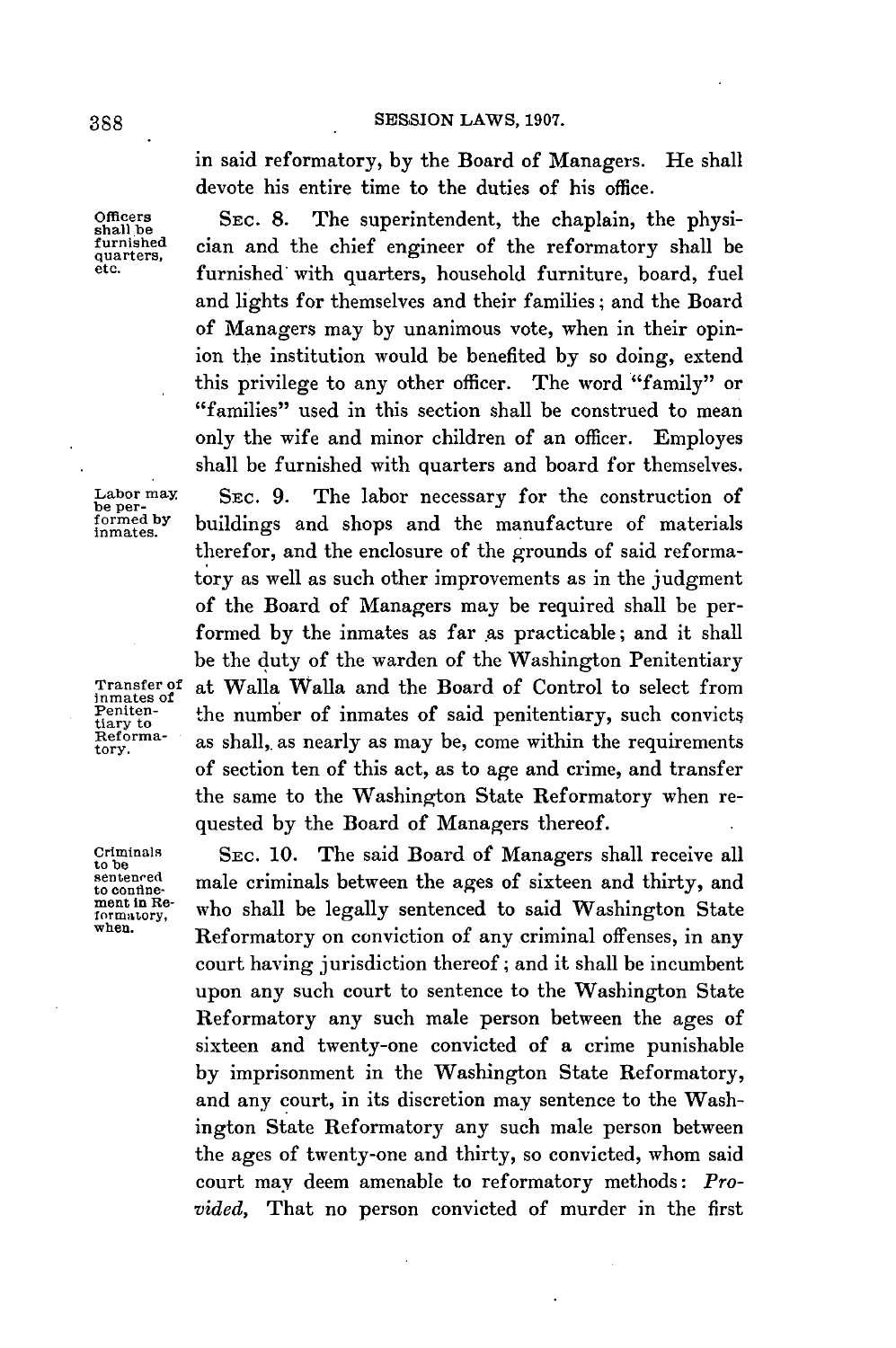or second degree and no person who shall have been convicted and sentenced more than three times either to fine or imprisonment shall be sentenced or transferred to said Washington State Reformatory.

**SEC. 11.** The discipline to be observed in said Wash- Discipline. ington State Reformatory shall be reformatory, and the managers shall have power to employ such means of reformation for the improvement of the inmates as they may deem expedient. The labor imposed upon inmates, or industrial pursuits prescribed for the employment of their time, shall also be at the discretion of the Board of Managers, except that what is known as the contract system of prison labor shall not be employed. The superintendent Prisoner prison hand shall not be employed. The superimentement  $\frac{marg}{marg}$  is hereby authorized to place to the credit of each prisoner, with part such amount of his earnings as the board of managers may **of** earnings. deem equitable and just, taking into consideration the character of the prisoner, the nature of the crime for which he is imprisoned, and his general deportment: *Provided,* That such credit shall in no case exceed twenty per cent of Not exceed-<br>his cornings, and the funds thus economic to the excelit of percent. his earnings, and the funds thus accruing to the credit of any prisoner shall be paid to him or his family, at such times and in such manner as the board of managers may deem best: *Provided*, That at least twenty-five per cent of such earnings shall be left for and paid to such prisoner at the time of his restoration to citizenship: *And provided,* further, That the superintendent may, with the approval Forfeiture of the managers, **by** way of punishment for violation of rules, and of propriety, or any other misconduct, cancel such portion of such credit as may be deemed best **by** him.

**SEC.** 12. **All** provisions of existing laws requiring the Criminals sec. 12. All provisions of existing laws requiring the  $\frac{max_{\text{best}}}{max_{\text{best}}}}$ ages of sixteen and thirty, convicted of any criminal of- $_{\text{existing}}^{\text{tory under}}$ fense, to the Washington Penitentiary shall, from and after the turning over of the buildings of the Washington State Reformatory to the Board of Managers as provided for in section **18** of this act, apply to said Washington State Reformatory, so far as to enable courts to sentence the class of prisoners mentioned in the tenth section of this act to the Washington State Reformatory.

**of** earnings.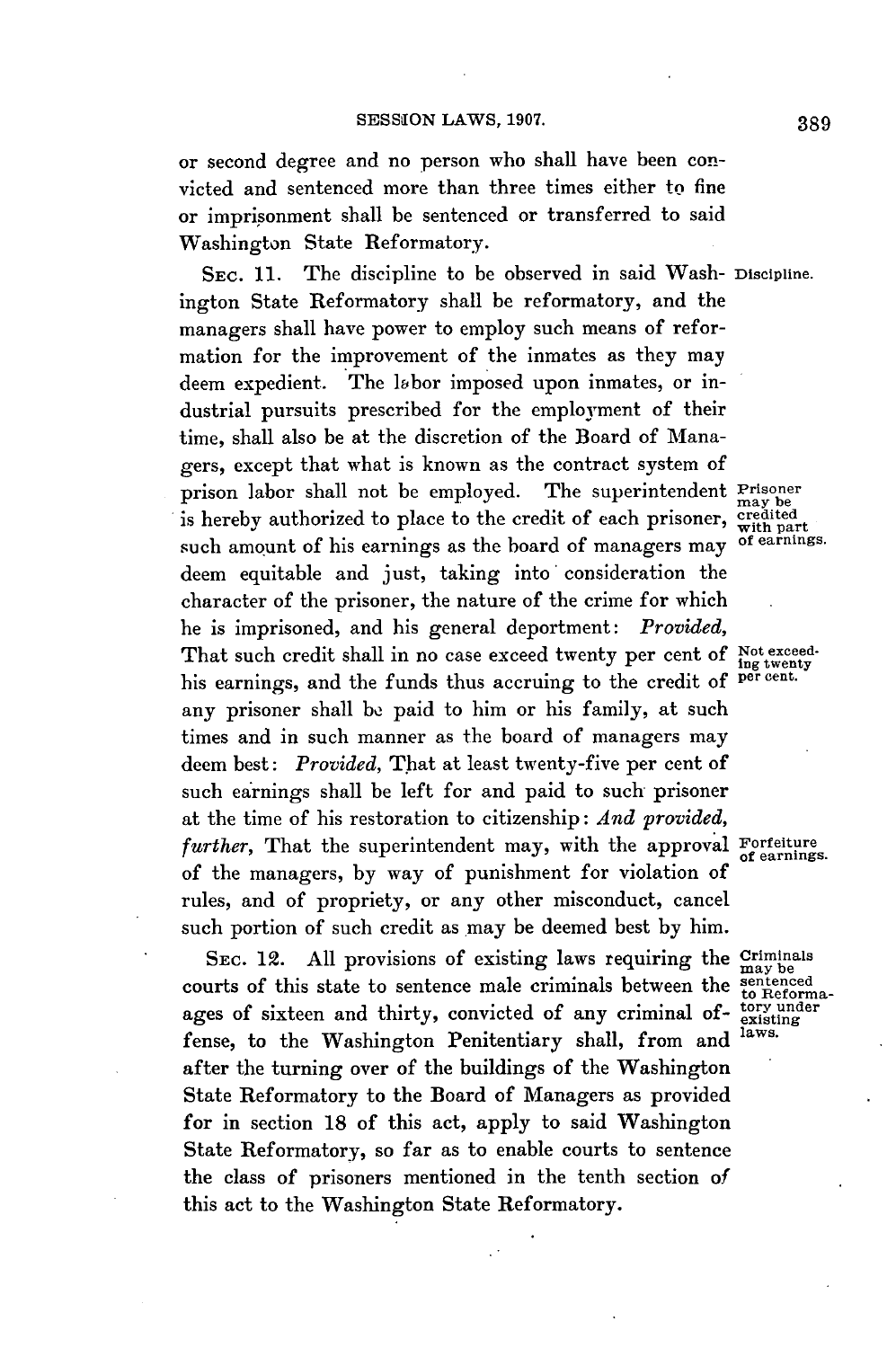## **-SEC. 13.** Every sentence to the Washington State Re-**SESSION** LAWS, **1907. 390**

Board of Managers<br>may terminate sen-

formatory of a person hereinafter convicted of a felony, Court shall shall be a general sentence to imprisonment in the Washnot fix<br>
duration of ington State Beformatory giving the location thereof, and duration of ington State Reformatory, giving the location thereof, and the courts of this State imposing such sentence shall not fix or limit the duration thereof. The term of such imprisonment of any prisoner so convicted and sentenced shall be terminated by the Board of Managers of the Washmay termington State Reformatory as authorized by this act, but<br>nate sen-<br>tence, when such immediated that are added the maximum numided such imprisonment shall not exceed the maximum provided **by** law.for the crime for which the person was convicted, nor be less than the minimum term provided **by** law for a felony; and a person sentenced to the Washington State Reformatory shall, within thirty days after his sentence, unless the execution thereof be suspended, be conveyed to Convey-<br>ance of the Washington State Reformatory by the State Board<br>prisoners to of Control in the manner prescribed in chapter 121 of the prisoners to of Control in the manner prescribed in chapter 121 of the tors.<br>Reformance  $\mathbf{L}$  and  $\mathbf{L}$  and delivered into the protector of the summer Laws of 1905 and delivered into the custody of the superintendent of the Washington State Reformatory, together with a certified copy of the sentence of the court, and there be safely kept until released **by** the Board of Managers of the Washington State Reformatory, or until said prisoner be pardoned **by** the Governor, and if the execution of the sentence be suspended, and the judgment be afterward affirmed, the defendant shall be conveyed to the Washington State Reformatory within thirty days after the court directs the execution of the sentence.

Transfer of **, SEC. 14.** The Board of Managers shall have power to prisoners<br>to Peni-<br>transfer with the written consent of the Governor of the to Peni-<br>tentiary. transfer, with the written consent of the Governor of the State, to the Washington Penitentiary, any prisoner, who subsequent to his committal, shall be shown to have been at the time of his conviction more than thirty years of age, and may also so transfer any apparently incorrigible prisoner whose presence in the Washington State Reformatory appears to be seriously detrimental to the well being of the institution.

Governor **SEC. 15.** The Governor shall have the authority to esprisoners. tablish rules and regulations under which prisoners within said Washington State Reformatory may be allowed to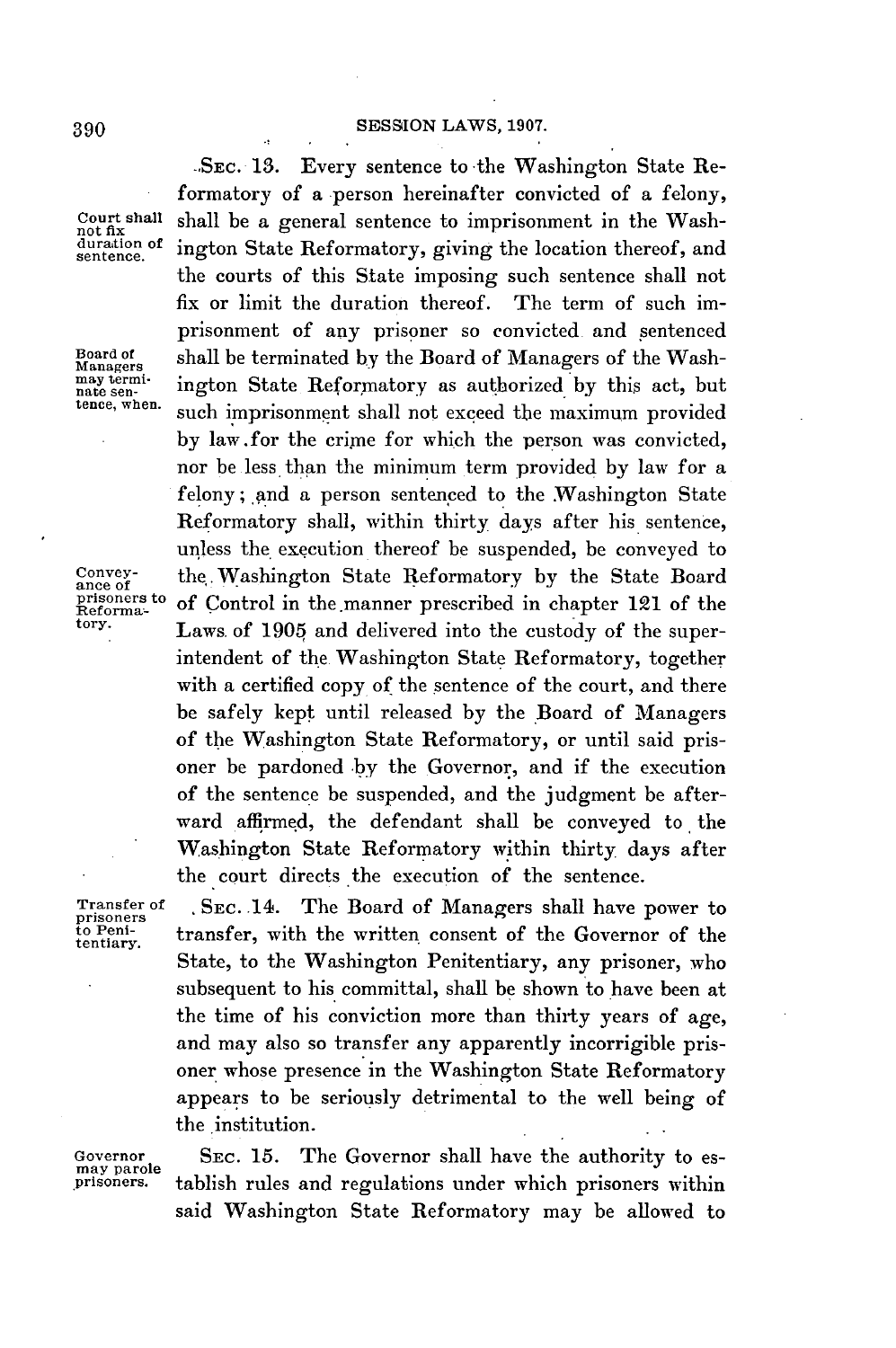go upon parole, in legal custody, and under the control of the Governor, and subject at any time to be returned to said reformatory; but no prisoner shall be considered eligible to parole, and no application for parole shall be considered **by** the Governor until such prisoner shall have been recommended as worthy of such consideration **by** the superintendent, and chaplain of said Washington State Reformatory, and in no case shall any prisoner be released on parole unless there is in the opinion and judgment of the Governor reasonable ground to believe that he will if released be and remain at liberty without violating the law, and that his release on parole is not incompatible with the welfare of society, and such judgment shall be based upon the record and character of the prisoner as established in the reformatory, considering also his previous record, nature and character of the crime committed, and all such other facts as the Governor may be able to obtain bearing upon the advisability of parole or refusal of the same.

**SEC. 16.** The Governor shall have full power to retake Governor and to reimprison any convict so upon parole and his writ-reimpris-<br>ten order shall be sufficient warrant for all officers named convicts. ten order shall be sufficient warrant for all officers named in it to authorize such officers to arrest and return to actual custody any conditionally released or paroled prisoner and should such paroled prisoner be in the custody of an officer of the law, either under an order of arrest or **by** virtue of a conviction and sentence for any crime other than manslaughter or murder, then in such case said written order shall be a sufficient warrant under which said paroled prisoner may be taken into the custody of such officer of said Washington State Reformatory; and it is hereby made the duty of all officers named in such order to arrest and return to actual custody any conditionally released or paroled prisoner.

SEC. 17. The Board of Managers shall have the power Board of to make all rules and regulations necessary and proper for may adopt the employment, discipline, instruction, education and removal of all prisoners of said Washington State Reformatory.

may order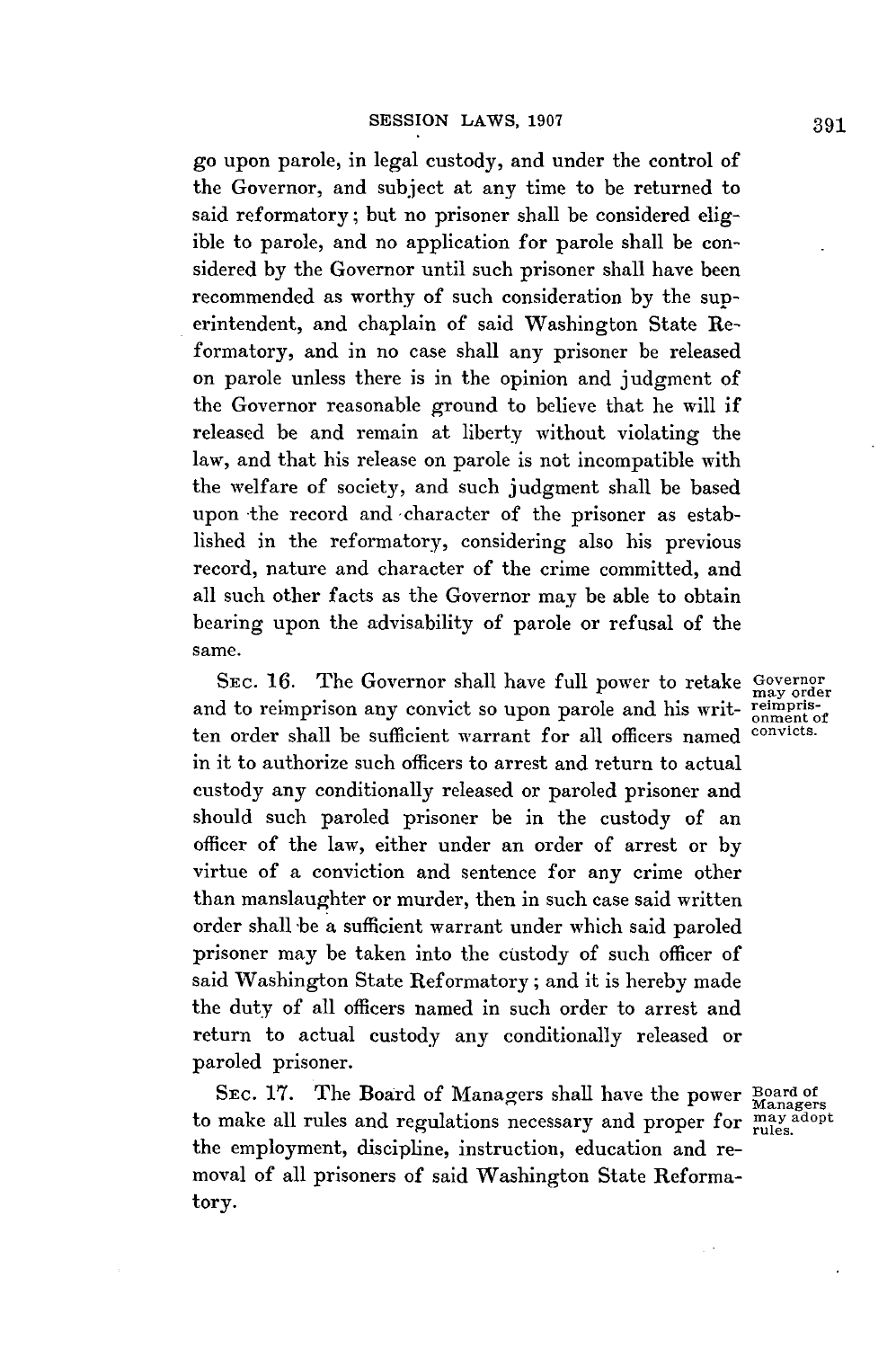Buildings **SEC. 18.** Whenever the Board of Control shall have shall be somewheted the control of the buildings have an and turned over  $\frac{1}{2}$  completed the construction of the buildings herein pro-<br>Managers  $\frac{1}{2}$  is the Weslington State Beformatory came shall Managers vided of the Washington State Reformatory, same shall then be turned over to the Board of Managers who shall have authority to make requisitions upon the managers of the Washington Penitentiary, who shall select the number required from the youthful, well-behaved and most trusty Transfer of class of convicts, whose record shall be subject to the ap-<br>from Peni-<br>tentiary. proval of said Board making such requisition, and transfer proval of said Board making such requisition, and transfer them to said reformatory for the purpose of labor, education and treatment, under the rules and regulations thereof; and the Board of Managers are hereby authorized to receive and detain during the term of their sentence to the Washington Penitentiary, such prisoners so transferred; and the laws applicable to the convicts in the Washington Penitentiary so far as they relate to the commutation of imprisonment for good conduct, shall be applicable to said convicts.

Business SEC. 19. The business management and the purchase ment vested of supplies and the sale of products and manufactures, together with the auditing and keeping of all acounts pertaining thereto shall be vested in the State Board of Control.

SEC. *20.* It shall be the duty of said Board of Managers to maintain such control over all prisoners committed to their custody, as shall prevent them from committing crime, best secure their self support and accomplish their reformation. When any prisoner shall be received into the Register Washington State Reformatory upon direct sentence thereto, they shall cause to be entered in a register the date of said admission, the name, age, nativity and nationality, with such facts as can be ascertained of parentage, or early education and social influences as seem to indicate the constitutional defects and tendencies of the prisoner, and the best probable plan of treatment. Upon such register shall be entered quarterly, or oftener, minutes of observed improvement or deterioration of character, affecting the standing or situation of such prisoner, the circumstances of the final release and any subsequent facts of the personal history which may be brought to their knowledge.